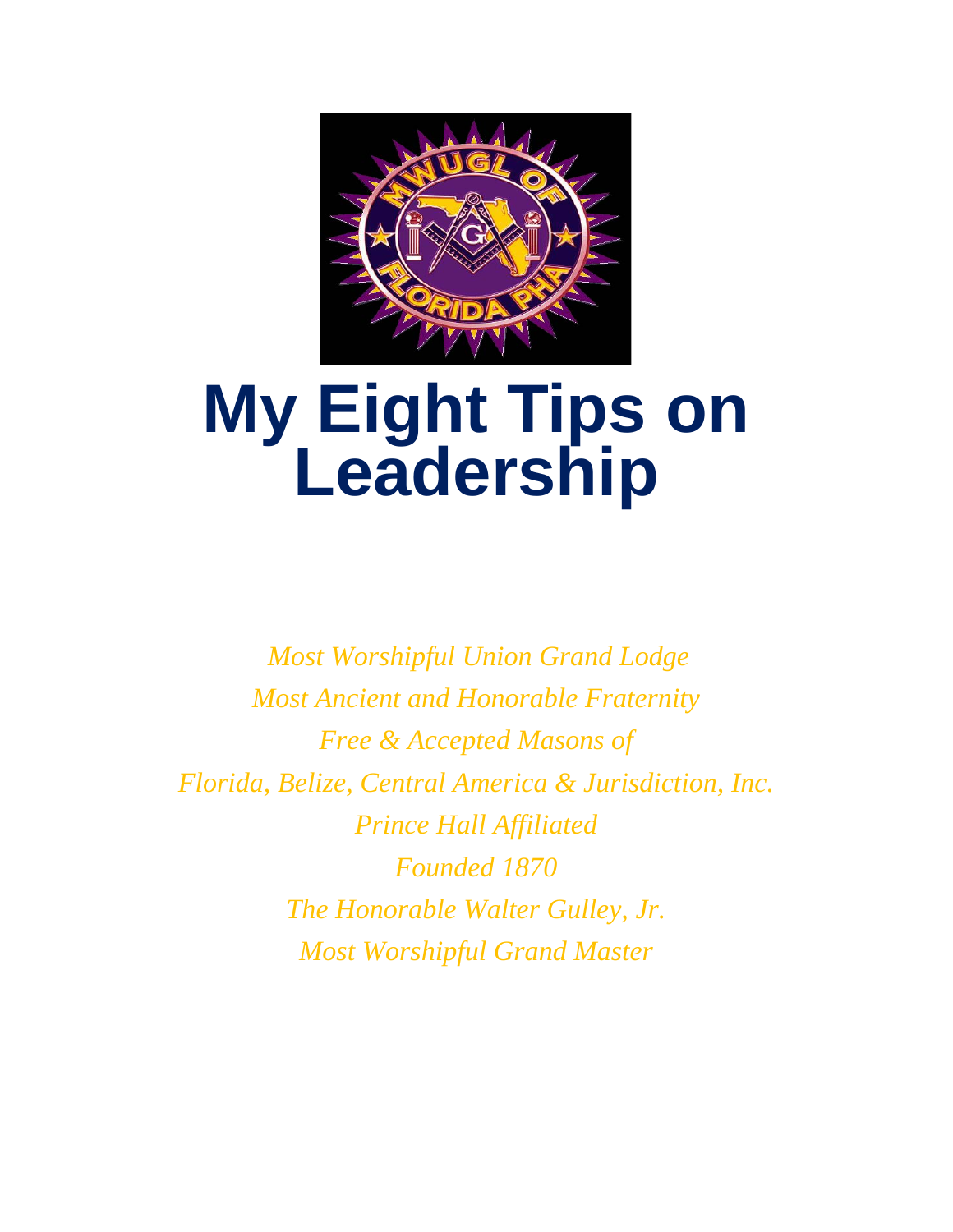- **Leadership is much more than Management -**
	- **Leadership is the art of accomplishing more than the science of management says is possible.**
	- **Leaders can be found by the trail they leave behind.**
	- **Leaders are flexible. Capable of change; responding positively to change; being pliable, adaptable and able to deal with ambiguity. Realize priorities change.**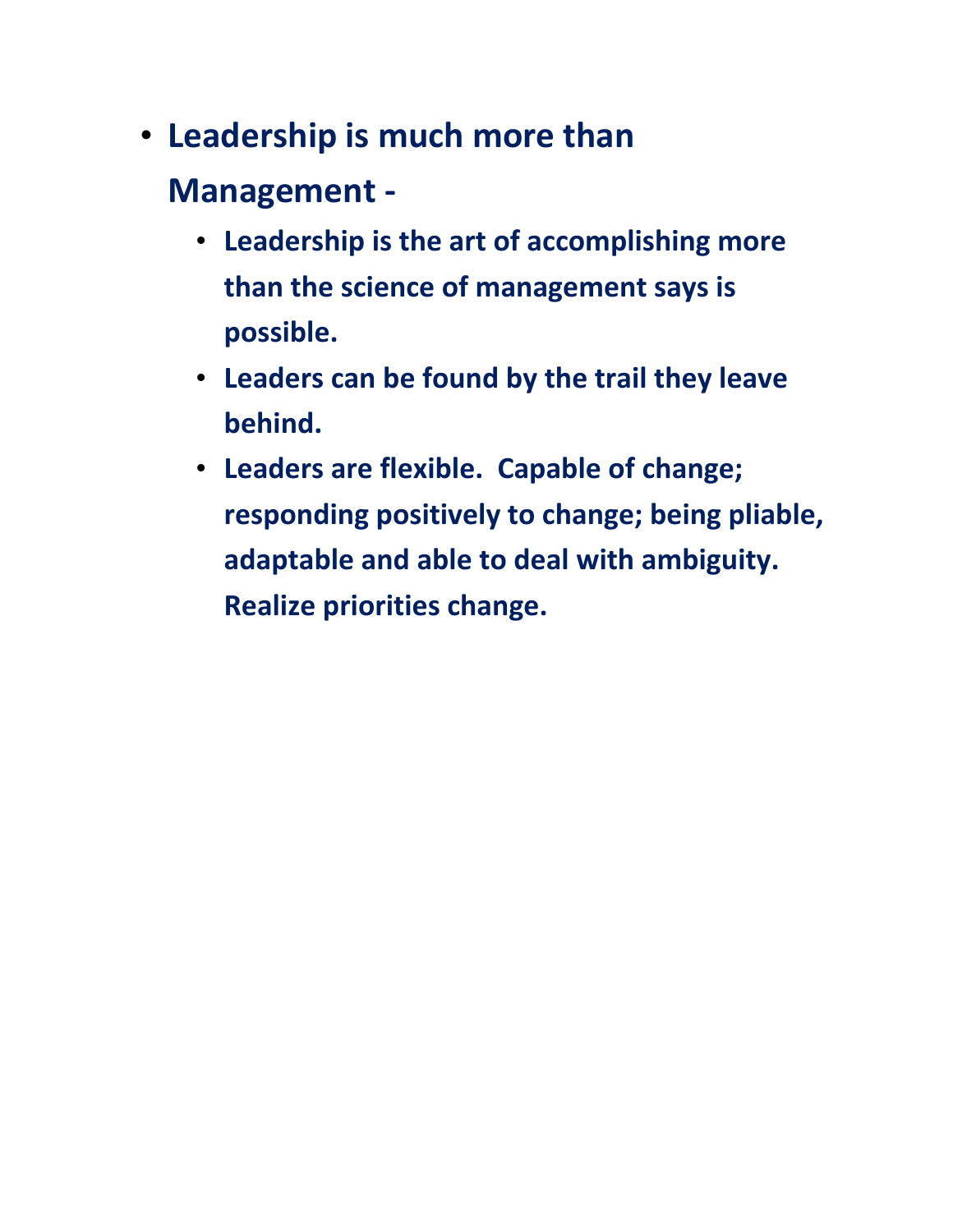- **Leaders need to convey the values of the organization by their actions and not just their words** 
	- **Leading by example will inspire your Leadership Team to embrace organizational values and provide a sense of community within the organization.**
	- **Your Leadership Team is watching your every move. You need to set the example in all your actions.**
	- **If you aren't getting shot at, you aren't leading. If you don't make mistakes, you work too little. It comes with the job.**
	- **Not only do you lead your team, but you also lead one up. Provide your leadership with the tools/insight they need before they ask for it. Leaders like to know that someone has their back too!**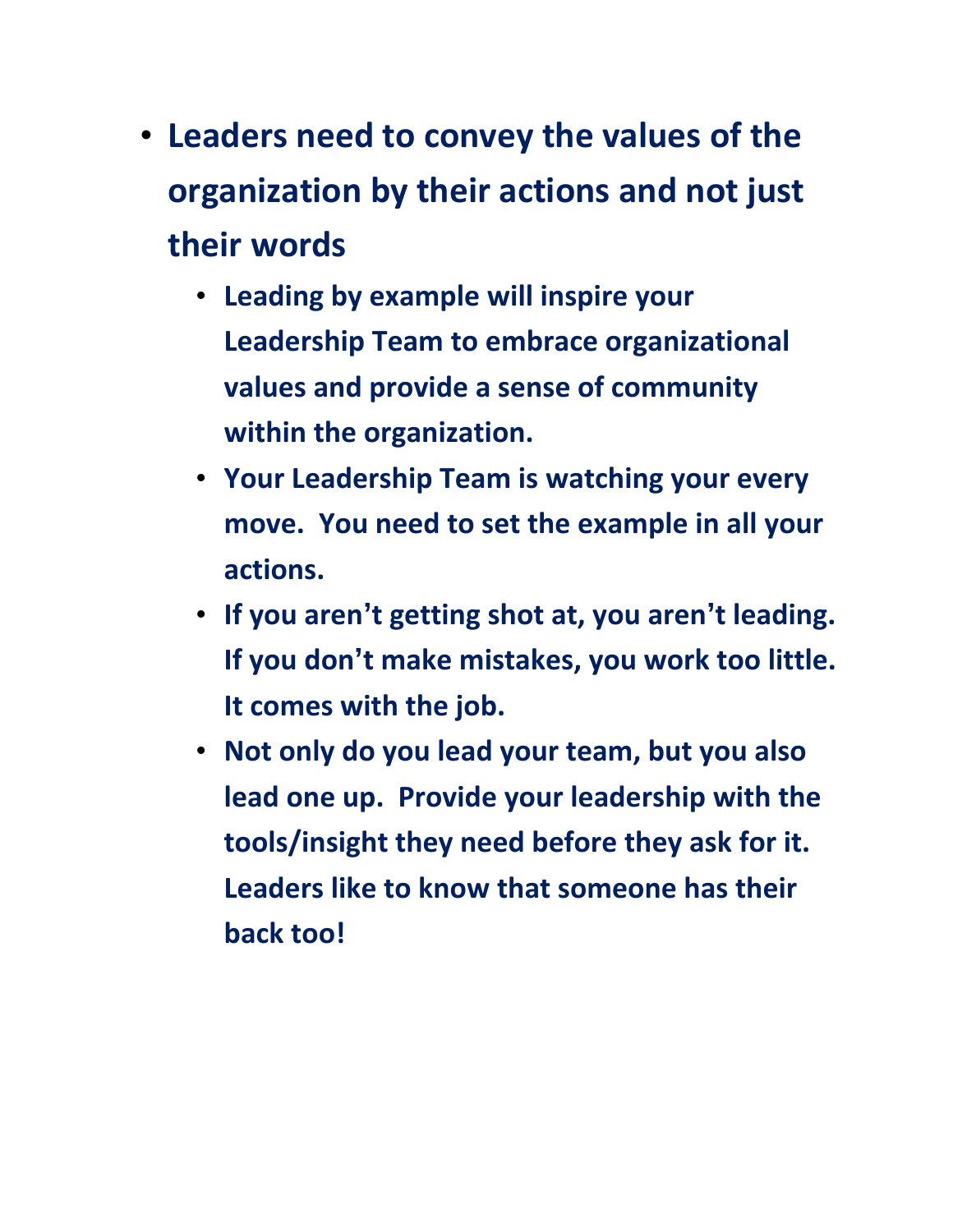- **Never compromise your integrity** 
	- **Integrity is a core value of Masonic Leadership and I would argue a core value of every organization. It needs to be clearly articulated from the leadership and visibly practiced by all throughout the organization. Not only do what is right, but do the right thing.**
	- **A reputation lost is seldom recovered, and your subordinates will quickly lose trust in your leadership when ethics are compromised. Remember, they are watching you.**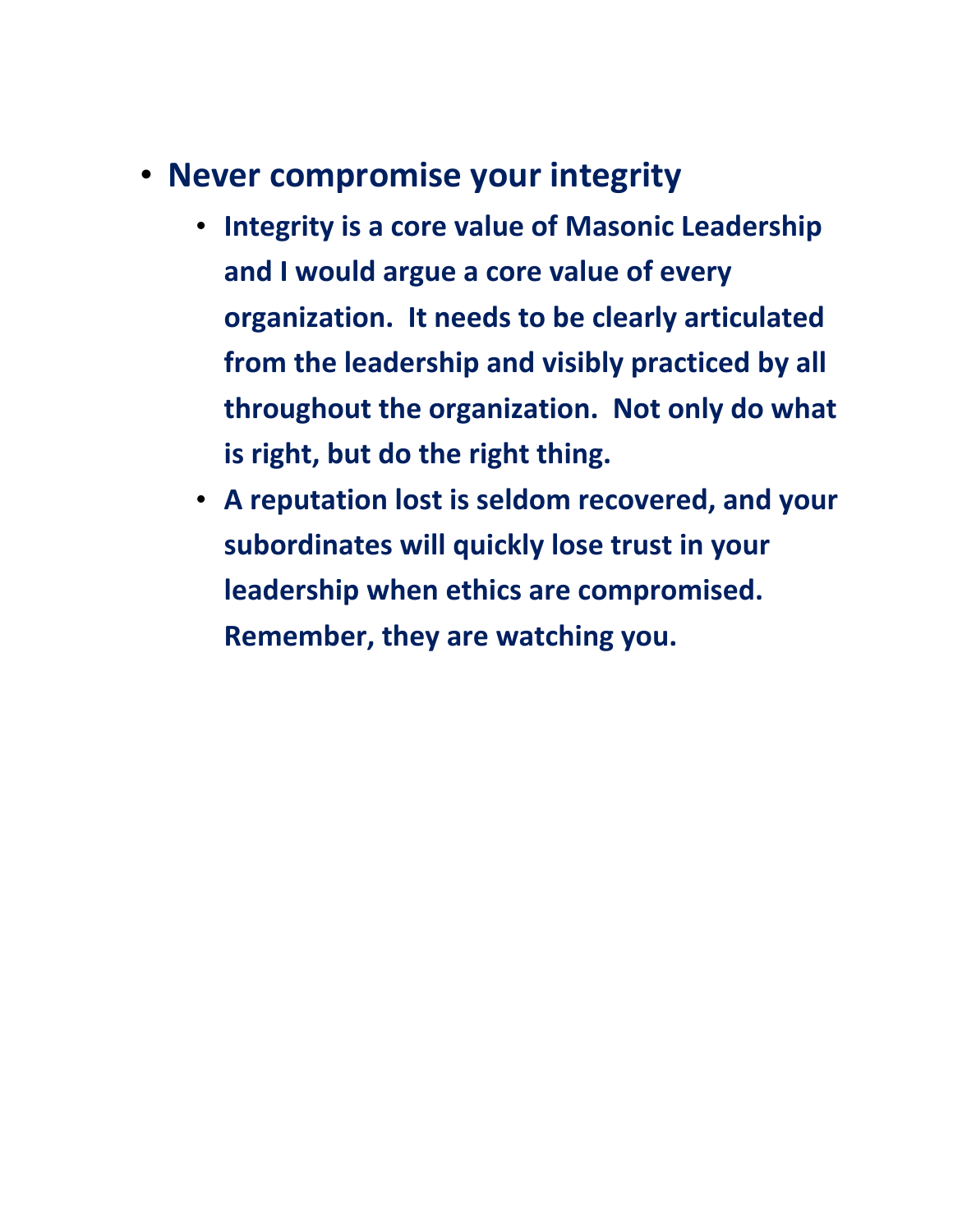- **Know your people**
	- **Hire the best!!!! Surround yourself with personnel that you may want to work for someday and expect to lose them. The best leader is one who has sense enough to pick people to do what he wants done. And the self-restraint to keep from meddling with them while they do it.**
	- **Take time to get to know your Team. Assess their abilities – their strengths, skills and weaknesses.**
	- **Be approachable – let your Team express their ideas and concerns. You want to get all the great ideas that exist throughout the organization.**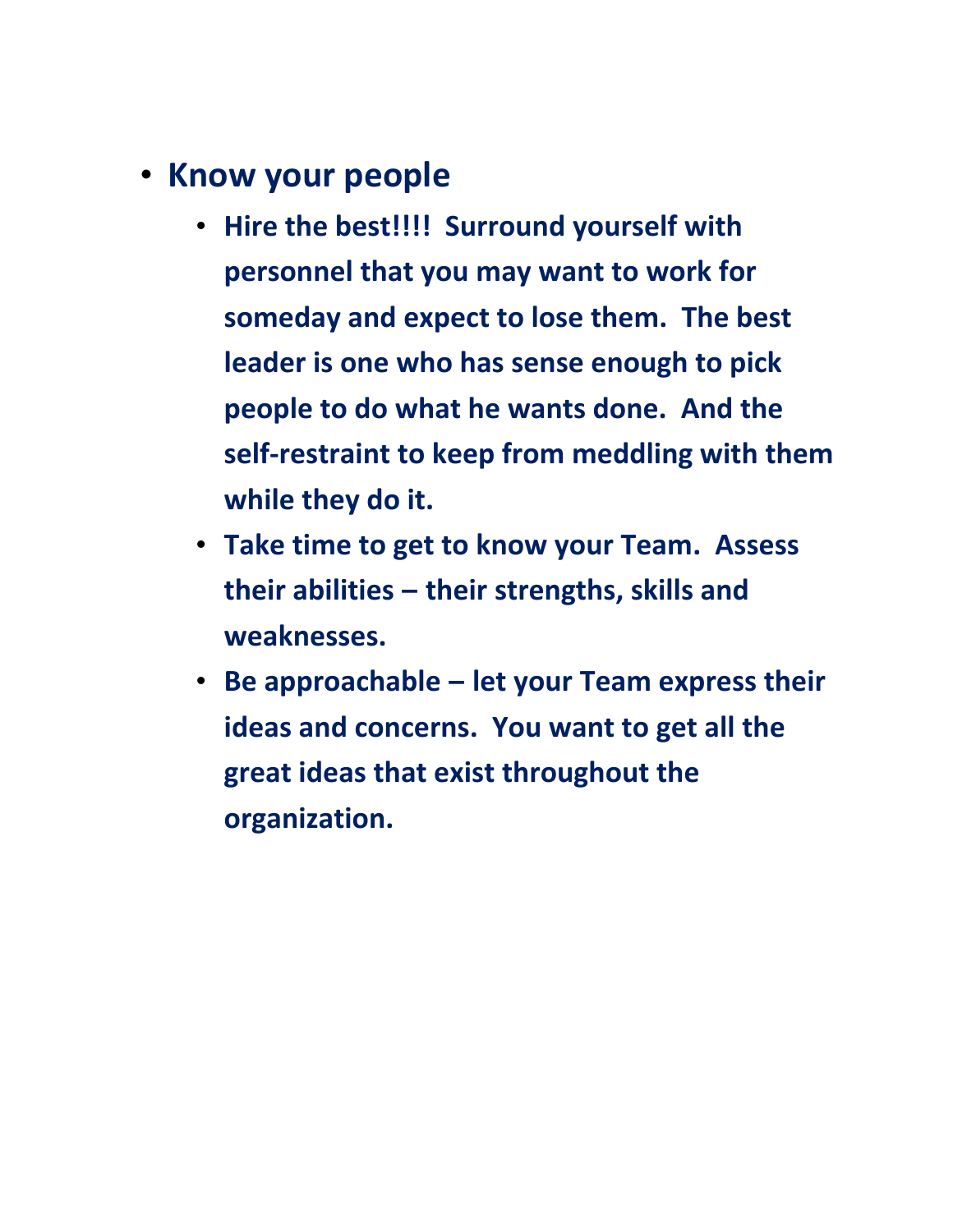- **Learn to Listen**
	- **After more than 31 years working for the Department of Defense and leading at multiple levels, I've concluded that listening is the single most important skill a good leader can cultivate.**
	- **A leader who doesn't listen well risks missing critical information, losing (or winning) the confidence of workforce, and forfeiting the opportunity to be a proactive, hands – on – leader.**
	- **A great leader has empathy. Demonstrating caring and understanding of someone else's situation, feelings and motives; always thinking what it's like to walk in someone else's shoes.**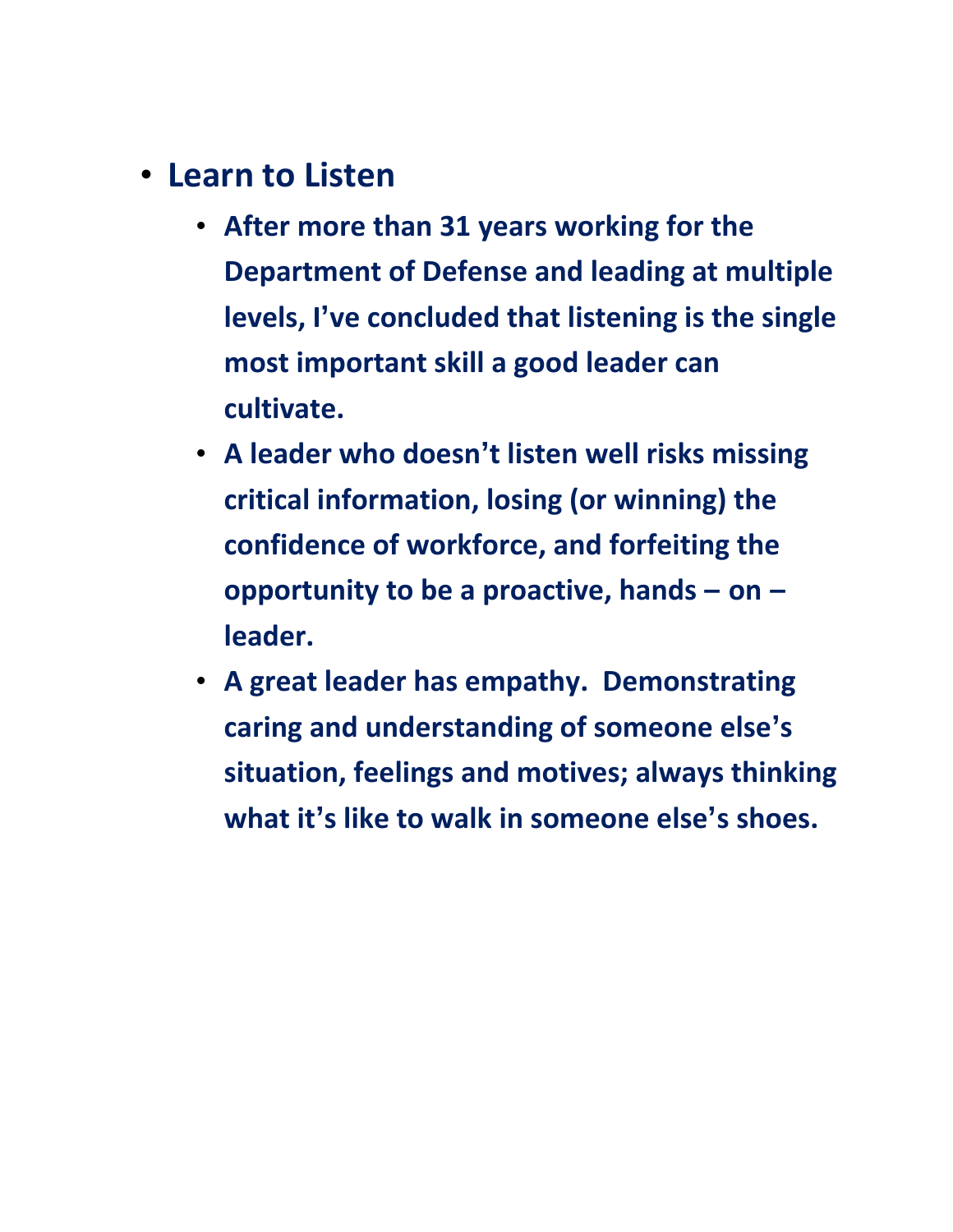- **Leaders need to be learners**
	- **Learning new information, new skills and learning from your mistakes. We all make them.**
	- **The day you stop learning is the day they plant you in the ground.**
	- **Leaders are curious. Eager to know and learn; always giving special attention to the less obvious; always being a person who says "I want to know more about that…."**